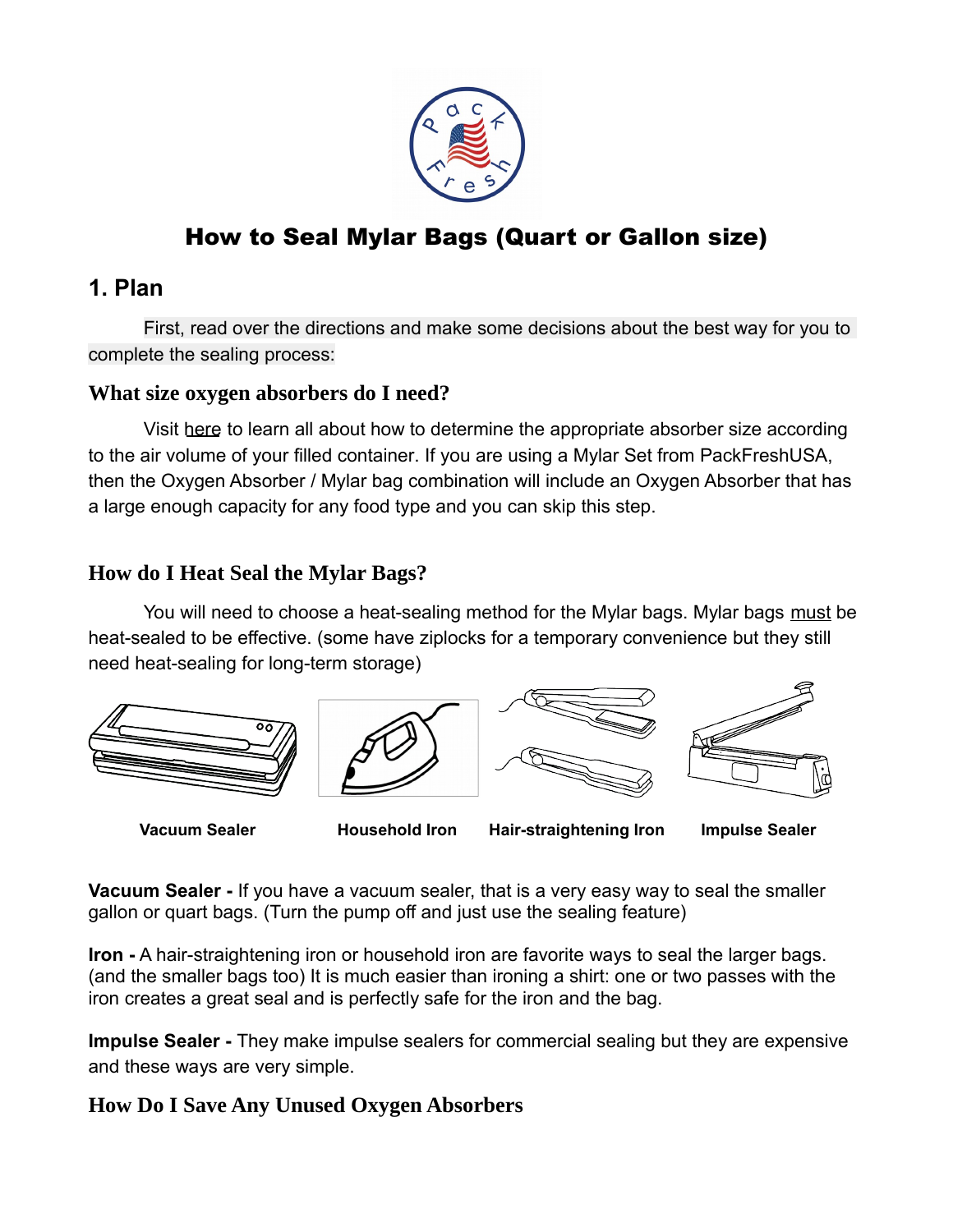You will need to have a plan for any unused Oxygen Absorbers. A mason jar is often the best choice. You can also reseal the bag they come in, vacuum seal them, or use a jar like a peanut butter jar, but it must be closed very tightly. If your jar is big, it is a good idea to use something like marbles (or anything that fits) to take up the empty space.



PackFreshUSA sets come with Oxygen Absorber 10-packs, so if you pack in groups of 10, you won't have to worry about this.

## **2. Assemble Your Materials**

Select a clean working area and gather the things you will need.

#### **Checklist:**

- \_\_\_ Food to store [\(here is a list and info on appropriate food types\)](http://packfreshusa.com/learn/#flts)
- \_\_\_ Mylar bags
- \_\_\_ Oxygen absorbers
- \_\_\_ Permanent marker
- Household iron, hair-straightening iron, vacuum sealer, or impulse sealer
- \_\_\_ Storage bin, box or bucket you can use to hold the bags in an upright position
- Mason jar or another way to store unused Oxygen Absorbers
- Small 2 x 4 or block, with a towel to use as and ironing board (with household iron only)
- Small pitcher or scoop (optional)
- \_\_\_ Funnel (optional)

## **3. Create an assembly line**

You need to limit the amount of time the Oxygen Absorbers are exposed to the air, so in this step you will get everything filled and lined up, ready to drop an Oxygen Absorber into each bag.

Before you fill each bag, use your permanent marker to write the product name, date, and any other information that may be useful. Don't forget to include prep directions if necessary.

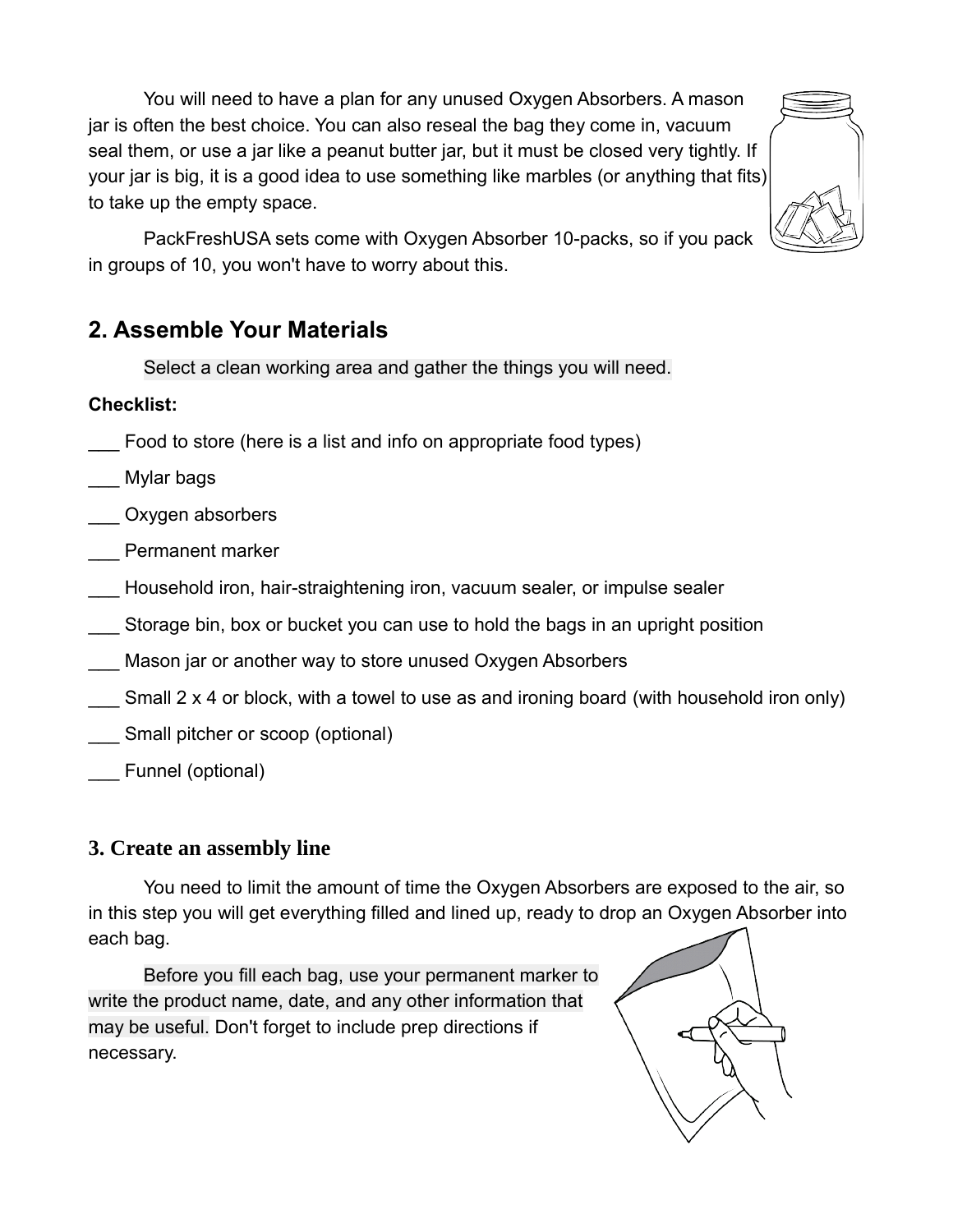Fill each bag using a scoop or funnel if you like. It may seem like you can just pour from the original package – and sometimes you can – but there is potential for a huge mess too, so you've been warned :)

Packing the food as tightly as possible reduces the air volume. To do this, pour a few cups of the product in the bag, shake the bag and/or press down on the product to remove any air pockets and maximize density. Continue doing this until you are about 4 or 5 inches from the top. Do not over fill the bags because you will need plenty of sealing room.

Your storage bins or boxes will help keep the bags orderly and from spilling over.

#### **4. Add Oxygen Absorbers**

Now you are going to confirm the freshness of the Oxygen Absorbers and add them to the bags.

Because oxygen removal is an invisible process, many people have unnecessary doubts and are quick to worry about their Oxygen Absorbers, but you can have 100% confidence by following these steps.

You should always confirm the freshness of your Oxygen Absorbers, but the chance of there being an exposed Oxygen Absorber in a vacuum sealed package from a reputable retailer is virtually zero. We have **never** seen one in an undamaged package and there is nothing about them that "fails". (You can read more about the process [here\)](http://packfreshusa.com/learn/#the-science) Still, the freshness confirmation is very important for peace of mind, which is what Long-term Food Storage is all about.

It takes about 2 hours in the open air for an Oxygen Absorber to become fully exposed, but you should try to get your sealing done in 10 minutes to insure they will absorb the full amount they are rated for. If it's going to take longer due to the quantity of bags you are sealing, break up the sealing task into portions. Our Mylar sets all have Oxygen Absorber 10 packs so that you can easily do 10 bags at a time. Do not let the Oxygen Absorbers be exposed for over 20 minutes. PackfreshUSA Oxygen Absorbers have a significant safety buffer and will absorb 180 to 300% of their rating, but it's best to keep that in reserve.

Before you open the Oxygen Absorber package:

1. Your Oxygen Absorber package should be vacuum sealed. Air could not have entered the package if it is undamaged and under vacuum.

2. The oxygen indicator should be a shade of pink or red, not dark blue. Pink is the typical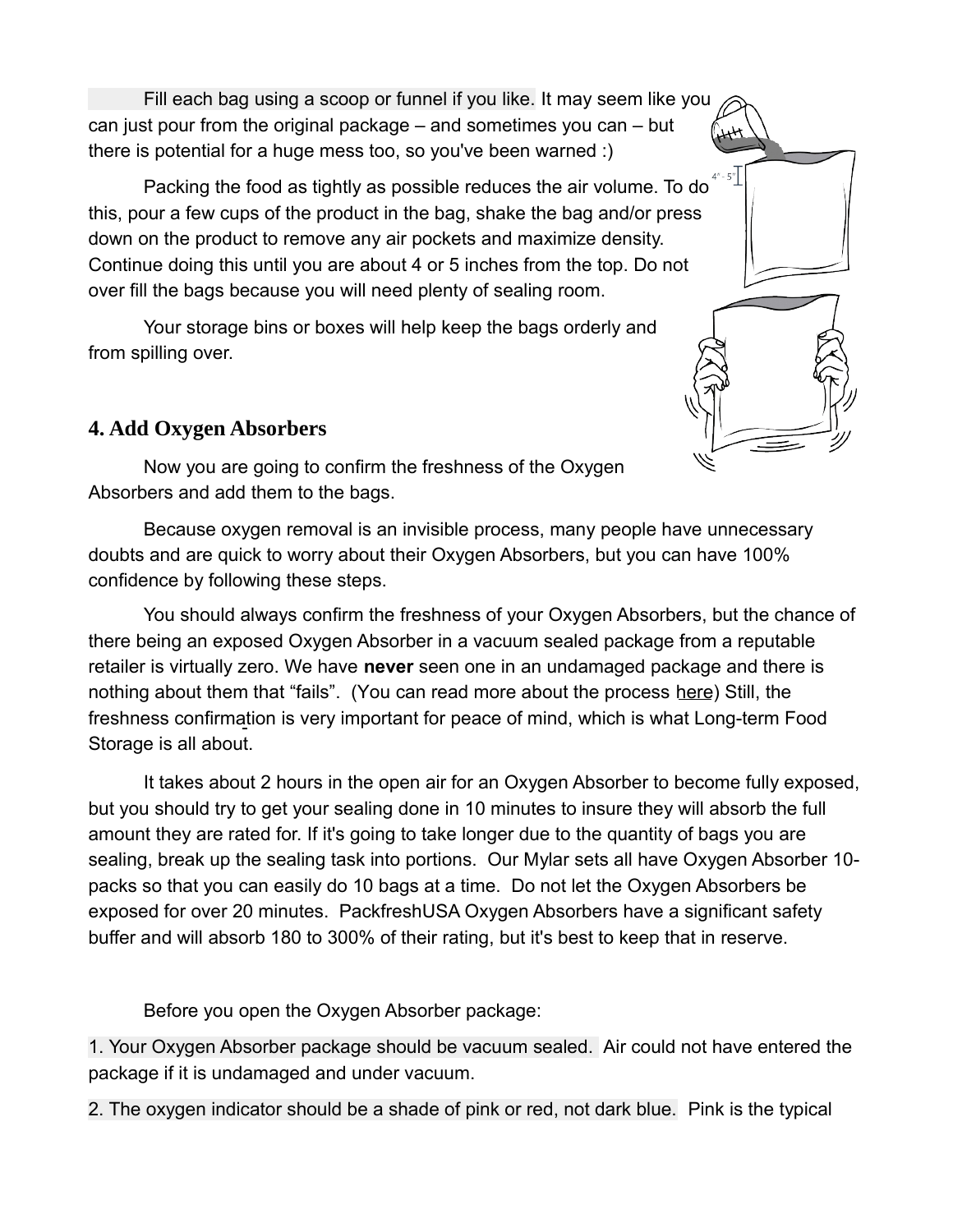color, but some are more of a brown or red – and that is fine – the indicator will turn dark blue when oxygen is present. The indicator was dark blue when the package was sealed, so the pink shades are a positive confirmation that the Oxygen Absorbers work and have removed the oxygen from the package.

After you open the package...

3. The Oxygen Absorber should feel soft, like it contains powder. When an Oxygen Absorber becomes fully exposed, it feels hard and crunchy. It will either feel like it contains a solid wafer or it will rattle when shaken. If you ever get the chance, leave one out in the open overnight to feel the difference.

You can now feel confident that, with a good seal, your food will be protected.



Place the Oxygen Absorbers in each of the bags,

in a central location, in with the food. When each bag has an Oxygen Absorber in it, place any unused Oxygen Absorbers in the mason jar or other container you have for unused Oxygen Absorbers.

It is normal for the Oxygen Absorbers to feel warm while they work; it is also normal not to notice this.

## **5. Heat Seal the Bags**

This is where you will use your chosen sealing method to seal the bags. For each method, try to insure the product is packed tightly and pull the sides of the Mylar bag taut so that you have a flat flap at the top and minimal air inside the bag. Be careful as both iron methods will make the bag quite hot!

**Vacuum sealer –** turn the pump off and just use the sealing feature.



**Hair-straightening iron –** The iron should be on the highest setting. Start at one side of the bag, clamping the iron down for about 2 seconds (longer if needed) and repeat, slightly overlapping the sealed parts as you work your way across the top, permanently joining the

front and back of the bag. You want the seal to be as close to the food as possible.